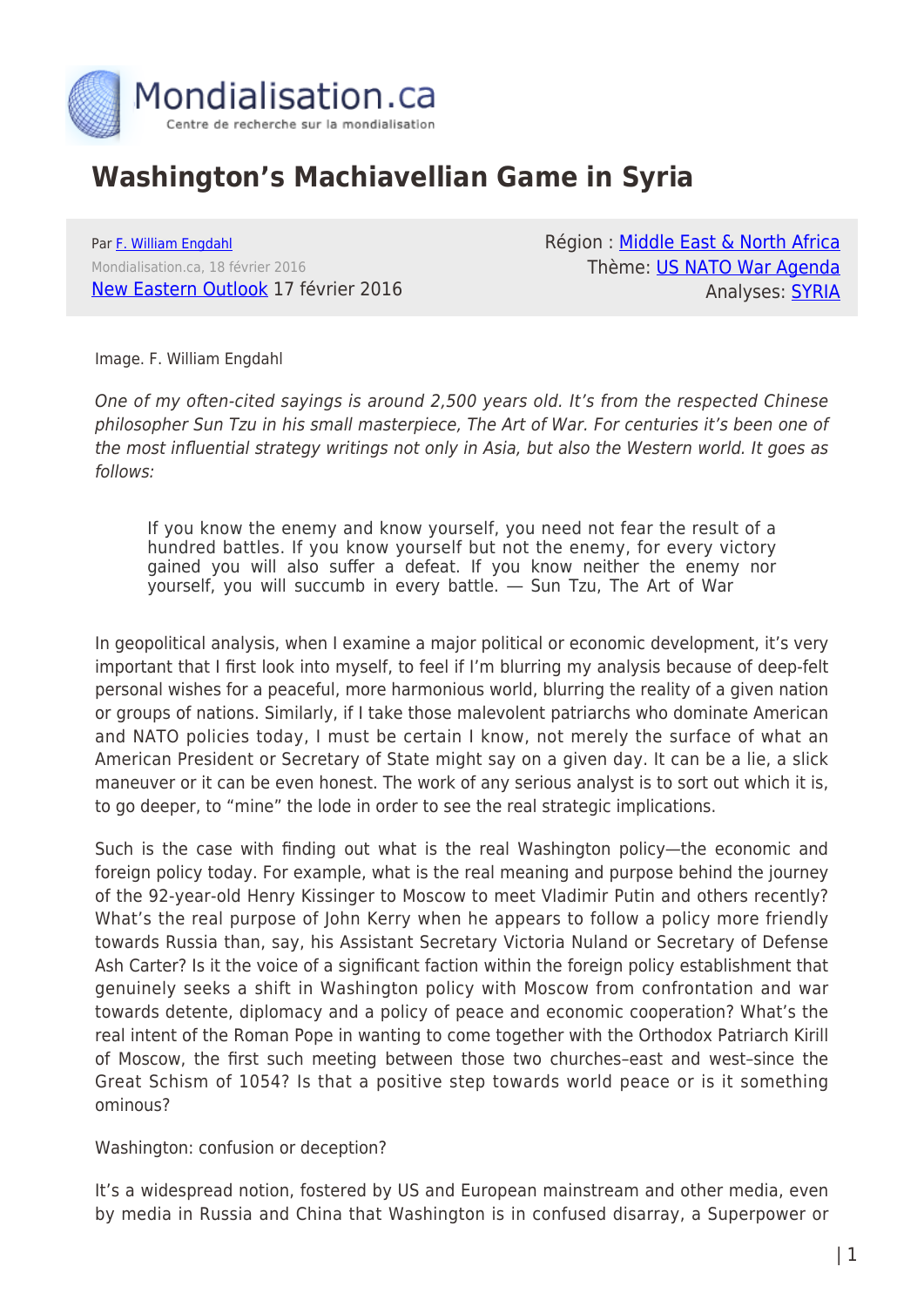hegemon which has lost its bearings. Media analysts write of a policy clash or internal factional battle that renders any US action in destroying DAESH or ISIS in Syria and Iraq a ludicrous, bumbling joke.

From years of looking at US foreign policy, I've learned to bring a certain respect in to my assessment. The respect is not at all admiration but an appreciation that, after all, the world's most powerful Superpower did not come to that position of power without extraordinary skills, cunning, a remarkable ability to lie convincingly, to deceive, to very precisely manipulate the weaknesses of their opponents.

That deception has been the hallmark of American foreign policy for the entire post-1945 period, as towards the Soviet Union of Mikhail Gorbachev in 1989, when Gorbachev trusted his American interlocutors who solemnly promised that the West would never advance NATO to the East. The deception is the hallmark of US economic policies since Bretton Woods in 1944 established the Dollar as supreme, and which destroyed any potential challenge to the domination of the US dollar as reserve currency—the most strategic of the American pillars of power aside from that of the US military.

Some years ago I was told by a former West Point officer that the cadets of West Point who go on to become America's future colonels, generals and military strategists, are steeped in Sun Tzu as well as in Italian Renaissance diplomat Niccolò Machiavelli's The Prince, which teaches "the employment of cunning and duplicity in statecraft or in general conduct."

In international politics, it's unwise to believe your enemy is stupid. It can be fatal. Mistakes, of course, they continuously make, only to re-program and correct or push on another front in their obsession with world power and control.

More useful is to assume they have a well-thought-through strategy behind a veil of Machiavellian lies and deception, rather than to assume stupidity as our operating premise. So, amid a most incredible array of contradictory indications out of Washington, what's going on between the actors in the war against Syria and the entire Middle East today, in February 2016?

Using Russia in Syria

If we look at current US policies in the Middle East, especially in Syria and in Iraq, and assume it is a very well-thought-out strategy to reach a specific, well-defined goal, the situation looks very different.

My current conclusion is that under a smokescreen of apparent policy confusion and incompetence on the side of Washington, of the Pentagon, of the State Department and their backers on Wall Street, there is a carefully-planned strategy to ignite a war in the oiland-gas-rich Middle East that will dramatically alter the political and geopolitical oil map of the world. Yes, another war about oil like so many of the wars of the last century, a Century of War as one of my books calls it.

The Washington-Wall Street think tanks behind the coming change are orchestrating the actions of state actors in the Middle East who, blinded by their own greed or desire for empire, Ottoman or Saudi, see not that they are falling into a fatal trap.

They apparently haven't studied Sun Tzu, much less, even a thought of such deep themes as knowing themselves and knowing their enemy. They are mostly driven by burning hate,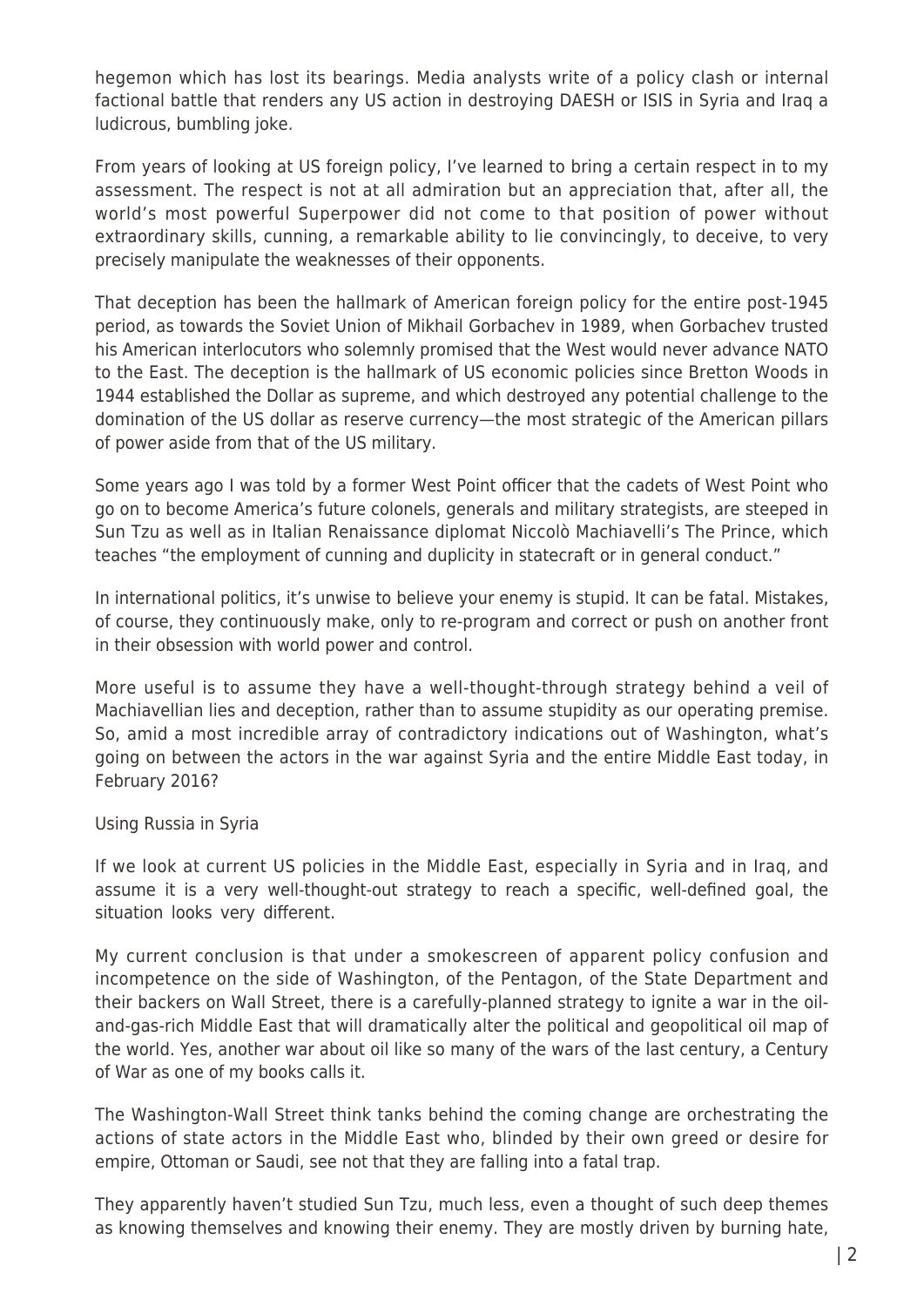as with Erdogan and his Turkey today–hate for the Syrians, for the Kurds, for the Europeans, even for the Saudis with whom Erdogan claims to be allied. In Erdogan's Kasbah, everyone has their daggers ready behind their backs.

Washington sets the trap

What can be the true strategy of Washington and their patrons in Wall Street in the present Middle East chaos called the "war to defeat DAESH" or IS?

It's useful to go back to the end of September, 2015 when Russia surprised not only Washington, but the entire world, with the swiftness and effectiveness of its requested military intervention against DAESH and other terror groups destroying Syria.

It's clear from the lack of an effective Washington response, and from subsequent Washington actions, that their policy strategists took time to recalculate their original regime change strategy for Syria. What emerges is the clear evidence that they decided to actually use that Russian military intervention to advance their original strategic plan for the region, much like classical martial arts teaches–use your opponent's force against them. It smacks of Churchill's strategy of luring Hitler into a Polish invasion in 1939 so Britain could declare war on Germany, but waiting until Germany invaded the Soviet Union before seriously acting, the period of so-called Phony War.

Washington has orchestrated events, including the apparent US-Russian accord around the UN Security Council Resolution 2254 of December 18, 2015 that led to Geneva III "peace" talks. The Geneva III talks were sabotaged from the outset by Washington's control of the UN "peace" mediators, including US diplomat, now UN Under-Secretary-General for Political Affairs, Jeffery D. Feltman, and his subordinate, Staffan de Mistura, the Machiavellian United Nations Envoy to Syria and the Arab League. Washington acceded to Saudi demands that the large Syrian Kurdish minority, who are in the firing lines of DAESH in Syria, be excluded, and that Syrian "opposition" be determined by the oil-hungry Saudis.

Now, following the Munich talks of the International Syria Support Group (ISSG) on February 12, co-chaired by Kerry and Lavrov, Russia and the USA have on paper agreed that, "cessation of hostilities will commence in one week, after confirmation by the Syrian government and opposition, following appropriate consultations in Syria." Further, "The members of the ISSG reaffirmed that it is for the Syrian people to decide the future of [Syria.](http://www.state.gov/r/pa/prs/ps/2016/02/252428.html)"

Now there are two points that I find flashing red. The "cessation of hostilities" means that Russian highly-effective air support to the Syrian National Army and Hezbollah and other pro-Assad forces will stop or be significantly reduced at a critical point. Russian parliamentarians claim cessation will not apply to the areas around Aleppo controlled by DAESH or Al-Nusra Front, but that remains to be [seen.](http://tass.ru/en/politics/856244) In either case it is a trap.

That ceasefire will happen just as Syrian forces, backed by Russia are on the brink of a major victory in Aleppo, breaking the DAESH supply lines to Erdogan's Turkey, the oatron of DAESH along with the Saudi monarchy. Second, there is no demand that DAESH or Al-Nusra cease "hostilities." That means Russia has agreed to stop support of Assad but DAESH is no party to the deal, leaving it free to rearm with Turkish and Saudi support. Now the plot thickens and gets very dangerous.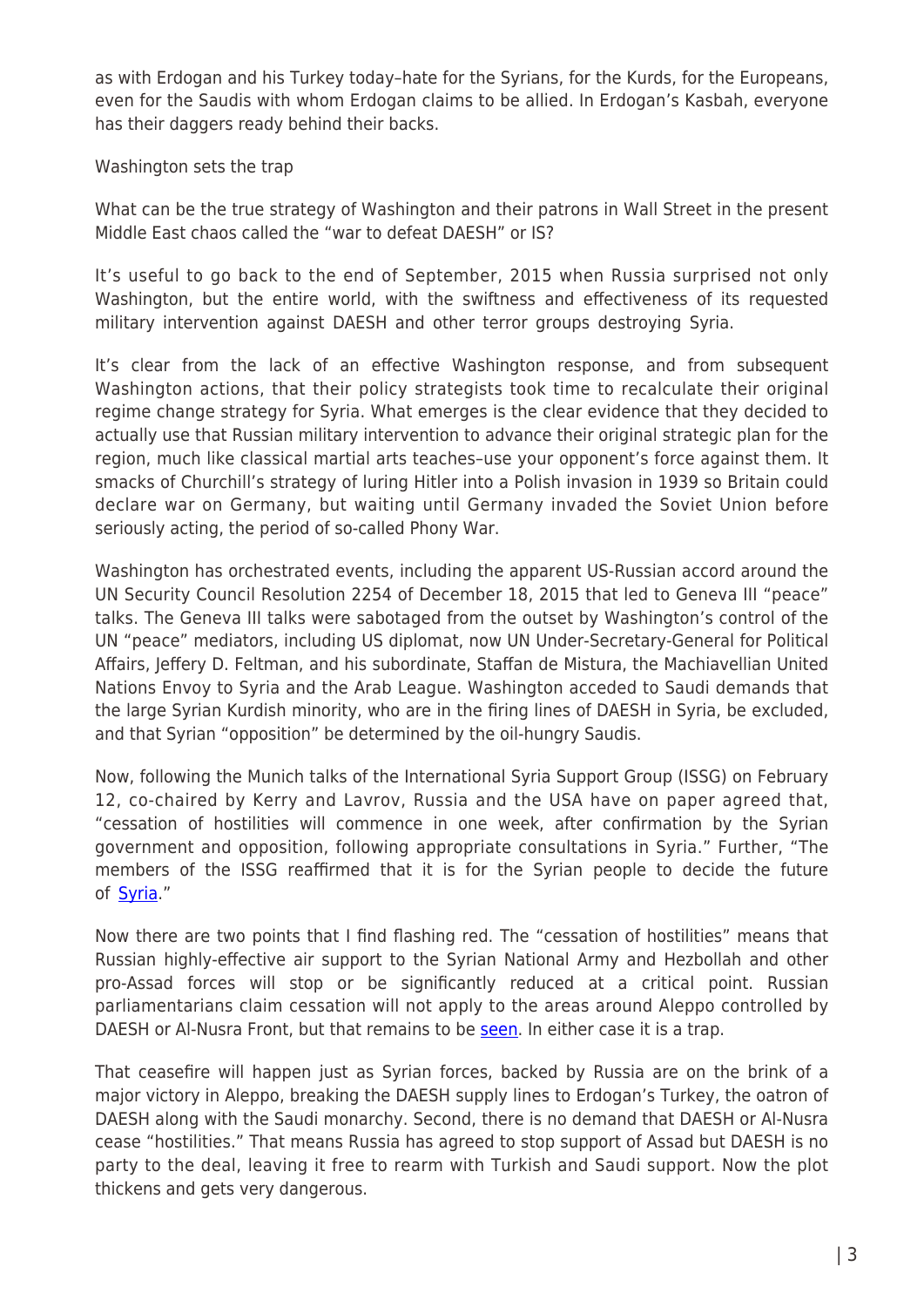Janus-faced Washington

Washington policy–the policy of the USA military-industrial complex and their Wall Street bankers– has in no way changed. That's clear. I find no convincing evidence to the contrary. They plan to destroy Syria as a functioning nation, to finish the destruction of Iraq begun in 1991, and to spread that destruction now to the Kingdom of Saudi Arabia, to Turkey, and across the entire oil and gas-rich Middle East. They are simply using other means to that end given the "game-changing" presence of Russia since September 30.

While State Secretary John Kerry was working the "soft cop" routine with Russia's Foreign Minister Sergei Lavrov in the run-up to the February 12 Munich talks, on February 10 a Pentagon spokesman falsely accused the Russian military of hitting two hospitals in Aleppo, even though, by prior agreement, it was US aircraft that operated over the city on that day. The US Pentagon spokesman, Colonel Steve Warren, charged that Russian aircraft in Syria were using "dumb" bombs, "indiscriminately scattering those bombs across populated areas regardless of whether those populated areas have women and children, civilians or hospitals," charges denied by **Moscow**.

Two days later in Munich, Lavrov, on behalf of Moscow, apparently compromised on its offer to impose a ceasefire in three weeks and instead accepted one week, a potentially devastating setback for the near-victory of the Syrian National Army forces to retake Aleppo and seal the Turkey DAESH supply route. It's interesting that that decision came only nine days after Henry Kissinger met with Putin in Moscow. We may never know if there was a connection. Then on February 12, Vladimir Dzhabarov, first deputy chairman of the committee for international affairs at the Federation Council, told TASS that the areas still occupied by terrorists such as DAESH and Al-Nusra were not covered by the Munich ceasefire.

The Pentagon is also quietly putting "boots on the ground" in Iraq. War jargon in Washington has become so dehumanized in the era of drone warfare that we no longer speak of the soldiers, merely their "boots." They are preparing a major military move in Syria whether through Turkish and Saudi proxies or direct, or both, despite the nice sounding words about humanitarian aid and UN supervised Syrian elections in 18 months. At the same time, US military veterans are preparing the propaganda in the US for a ten-year siege before the US could drive the last DAESH terrorist out of the oil-rich Mosul, the heart of north Iraqi oil production.

On January 22 in an interview with CNBC Defense Secretary Ash Carter stated that the US intends to defeat Islamic State's greatest strongholds: the northern Iraqi city of Mosul and the IS "capital" Raqqa, in Syria.

"We're looking for opportunities to do more and there will be boots on the ground, and I want to be clear about that. But it's a strategic question whether you are enabling local forces to take and hold rather than trying to substitute for them," Carter said. "We're prepared to do a great deal because we have the finest fighting force the world has ever seen. We can do a lot ourselves," Carter [said](https://www.rt.com/news/330019-us-troops-syria-pushkov/).

The US says it has already sent 50 special operations forces to northern Syria to gather intelligence and maintain contacts with local forces. "It is a keyhole through which one gets a lot of insight, and thereby allows us more effectively to bring the huge weight of coalition military power to bear on the battlefield in an effective way," he stated. A leading Russian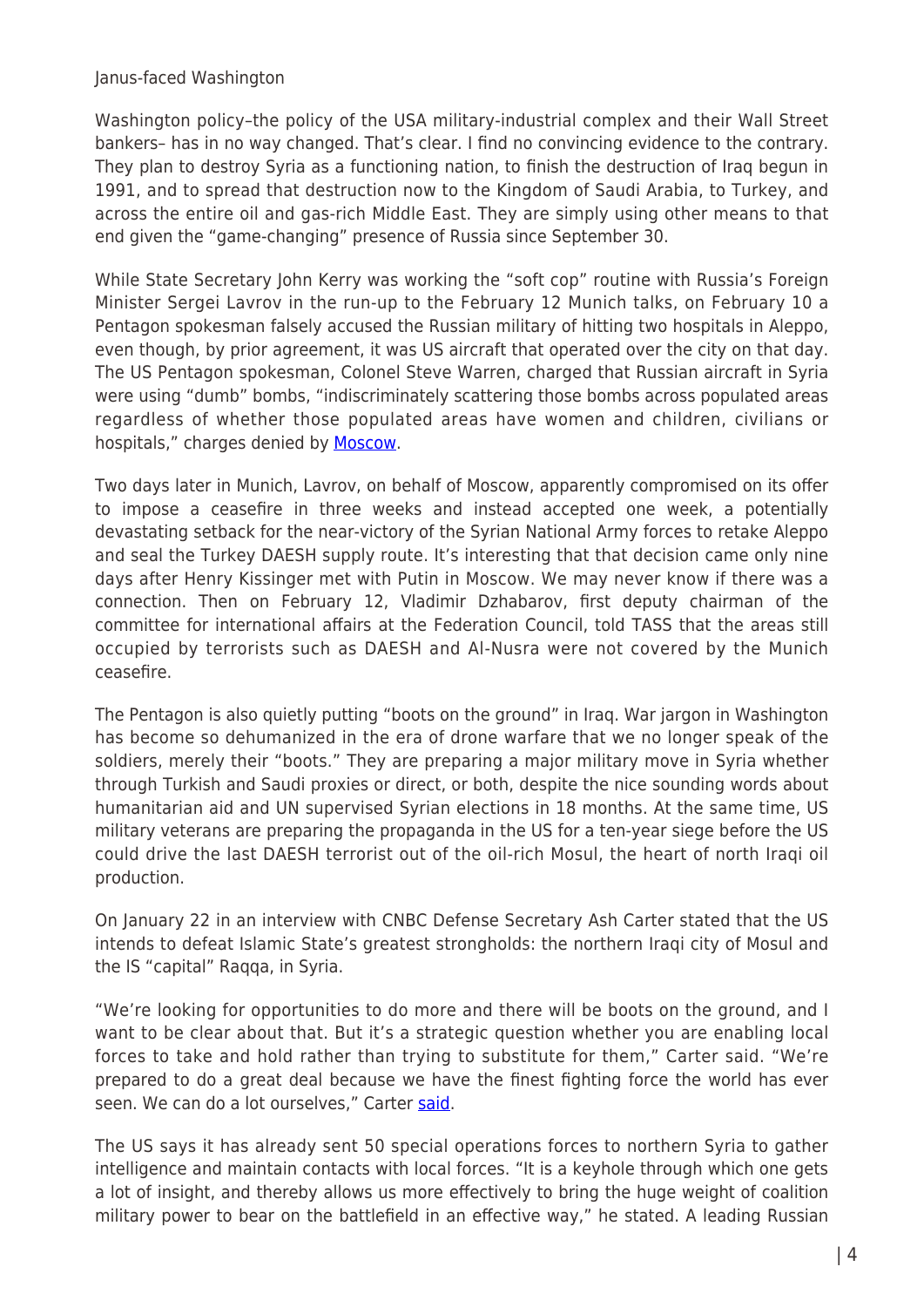Duma parliamentarian, Vladimir Soloyvov, head of the Russian parliament's Foreign Relations Committee, dismisses Carter's statements as a Washington publicity move to "steal thunder in fighting terrorism in the Middle East," a sign that some at least in the Russian policy establishment do not really know their [enemy.](https://www.rt.com/news/330019-us-troops-syria-pushkov/)

## A spreading world war

I'm going to make a prediction which you can verify as accurate or, hopefully, not. In about two months I estimate, around late March or April it will be clear. The US Machiavellians have lured not only Turkey's Erdogan and Saudi Arabia's Prince Salman, but now Moscow into their trap in the Middle East. The initial losers in this unfolding deadly game will be Saudi, Turkey, Syria, Iraq and likely Russia. The ultimate losers, eventually, will also be the American Patriarchs or oligarchs behind these incessant wars of destruction, but not immediately, short of a miracle.

Look carefully at the little-reported statements in recent days of two key Washington war actors–Joe Biden and John Kerry. On January 24, Vice President Joe Biden, the one who orchestrated the US coup d' etat in Kiev in February 2014, met with Turkish President and would-be Sultan of a neo-Ottoman imperium, Recep Erdogan. Biden told Erdogan and Prime Minister Davotoglu that Washington wanted Turkey and Iraq to "coordinate" on an emerging US military plan to take back the Iraqi city of Mosul from DAESH or the so-called Islamic State. An Obama Administration official described the Mosul attack as in "hard-core planning" stages, though not imminent.

The unnamed US "senior" official, most likely Biden, stated that the US is also selecting several hundred Sunni Arabs in Syria, as well as some Turks, who Turkey says its government has identified as "potential fighters," to help the US close the roughly 60 miles of border with Syria that remains under Islamic State control. The source added that Washington is hoping to finalize a package in coming weeks of new technological assistance for Turkey to aid in securing that stretch of border.

Biden also strongly backed Turkey's fight against the Turkish Kurdish PKK and said that the US would strengthen its military campaign against ISIS if there is no agreement on a political solution in Syria. Joe Biden well knows that Erdogan and Turkish MIT intelligence head, Hakan Fidan fully back DAESH and fully are out to create ethnic cleansing against the Kurds in Turkey, and in Syria. He knows because the CIA worked with Fidan, a US educated Turkish military veteran, at secret Turkish bases over the past two years to train DAESH terrorists in the Washington war against Assad.

If you are beginning to smell a big skunk here, you have a healthy sense of smell.

So now we have Washington and Erdogan bringing undesired US and Turkish troops into Iraq's Mosul region to prepare a major military operation, with or without the agreement of Iraq's Prime Minister, Haider al-Abadi, who has repeatedly and impotently demanded the Turkish army leave Mosul.

## Why Mosul?

You may fairly ask, why Mosul? To paraphrase Bill Clinton in his 1992 famous retort to George H.W. Bush, "It's the oil, stupid." The US failed operation dubbed Arab Spring, the failed CIA and Obama Administration backing of the Muslim Brotherhood in Egypt and across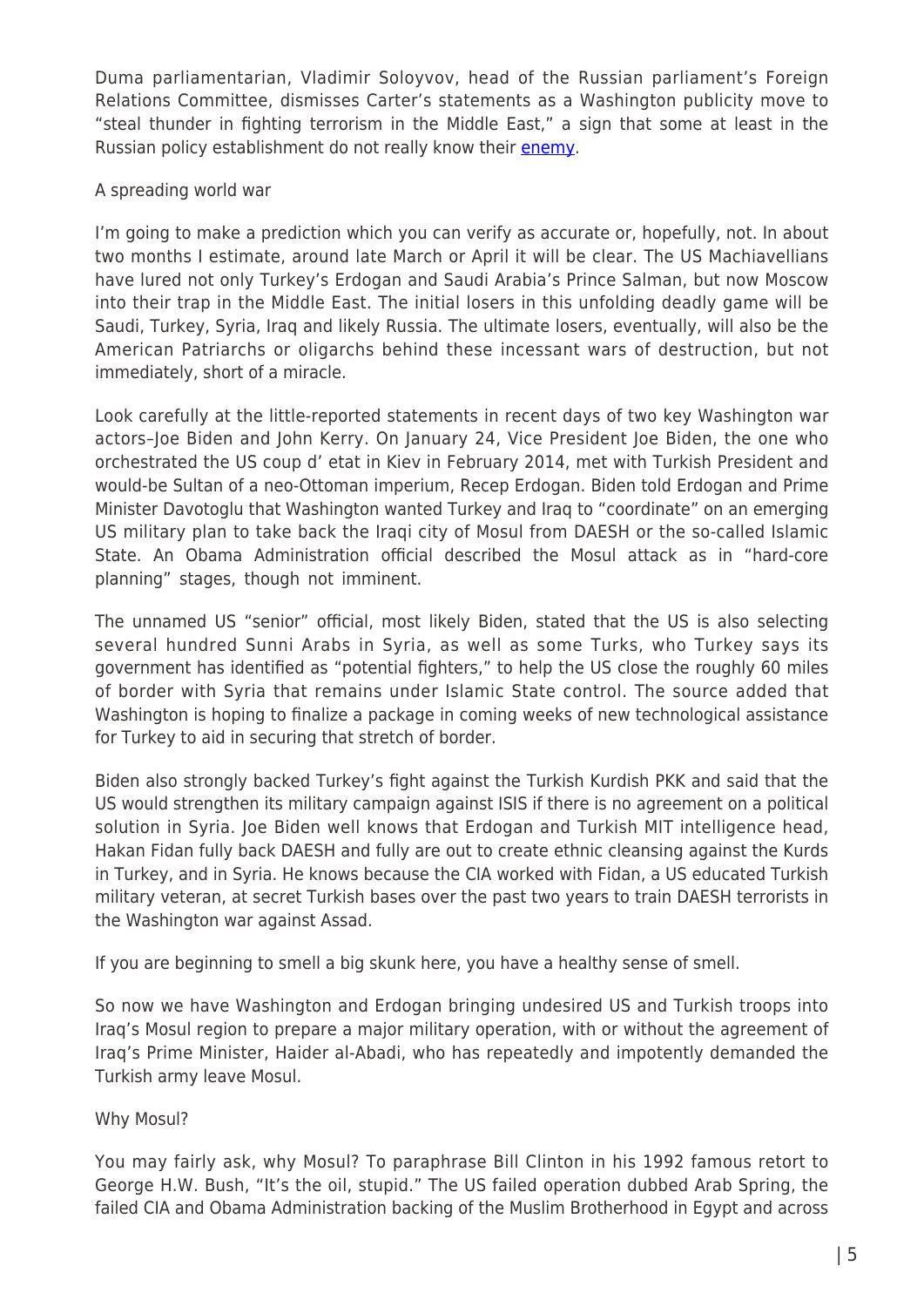Middle East oil states, and now their operations with Turkey in Mosul and Syria are all about the oil.

This time, however it isn't about taking over the rich oilfields of Iraq and Syria. It's about destroying them. The US-engineered, French-executed destruction of Qaddafi's Libya is the model. Iraq, as Dick Cheney's 2001 Energy Policy Task Force discovered, holds the world's third largest proven conventional oil reserves, on a par with Iran, with Saudi reserves the largest. The area around Mosul and the Kurd-controlled Kirkuk fields nearby are the current focus of the US military strategy. In Syria, DAESH terrorists control most all Syrian oilfields, where they illegally export with aid of Erdogan's family to world markets to finance their terror campaign against Assad's regime.

An ominous wire report sent a shiver down my spine when I read it. On January 28, US Army Lieutenant General Sean MacFarland, head of the US-led coalition against Daesh (ISIL) in Iraq and Syria, said that the US military was on site at the Mosul Dam to assess "the potential" for the collapse. Were it to be blown up, it would send a flood of water down the heavily populated Tigris river valley. "The likelihood of the dam collapsing is something we are trying to determine right now… all we know is when it goes, it's going to go fast and that's bad," MacFarland told reporters in Baghdad. The US State Department estimates up to 500,000 people could be killed and over one million rendered homeless should Iraq's biggest dam [collapse](http://presstv.ir/Detail/2016/01/28/447727/Mosul-Dam-Iraq-US-McFarland-Warren-ISIL/).

It would likely flood the large oilfields of Kirkuk on its path, rendering them inoperable. Whoever controls the Mosul Dam, the largest in Iraq, controls most of the country's water and power resource. The dam holds back over 12 billion cubic meters of water that is crucial for irrigation in the farming areas of Iraq's western Nineveh province. In a 2007 letter, US General David Petraeus, a key figure in the destruction of Iraq and in the creation of what became DAESH, warned Iraq's government that "A catastrophic failure of Mosul Dam would result in flooding along the Tigris River all the way to **Baghdad**."

## Washington Proxy War Builds

Combine this statement by General MacFarland, head of the US-led coalition against Daesh (ISIL) in Iraq and Syria on that Mosul Dam, the Biden talks to get Turkey's military invasion accepted by Iraq "in the war against DAESH" and the encouragement by State Secretary John Kerry of Prince Salman's Saudi war against [Yemen](http://sputniknews.com/us/20160125/1033695021/kerry-support-saudi-yemen-campaign.html#ixzz3z1gsJG42), as well as the recent Davos statements by Ash Carter. Add to that the fact that the Saudi and Turkish militaries just announced plans undertake joint military actions to "cooperate against common threats."

On February 13, Turkish Foreign Minister Mevlut Cavusoglu confirmed a joint Turkish-Saudi joint attack plan for invading Syria, telling press, "If we have such a strategy, then Turkey and Saudi Arabia may launch a ground [operation](http://russia-insider.com/en/politics/saudi-jets-deploy-turkey-joint-turkish-saudi-assault-syria-now-imminent/ri12828)." xvi

Now add to that the fact that Turkish military began shelling a Syrian airbase and village recently retaken by Syrian Kurds, with the argument that the Kurds of Syria were "terrorists" like the Turkish PKK Kurds. Turkish Prime Minister Davutoglu confirmed the cross-border mortar shelling into Syria territory on February 13: "We will retaliate against every step (by the YPG)," he told state broadcaster TRT Haber. "The YPG will immediately withdraw from Azaz and the surrounding area and will not go close to it[again.](http://journal-neo.org/www.aljazeera.com/news/2016/02/turkey-shells-kurdish-held-airbase-syria-aleppo-160213160929706.htm)"

Now add the fact that this week Washington repeated that it does not regard the Syrian